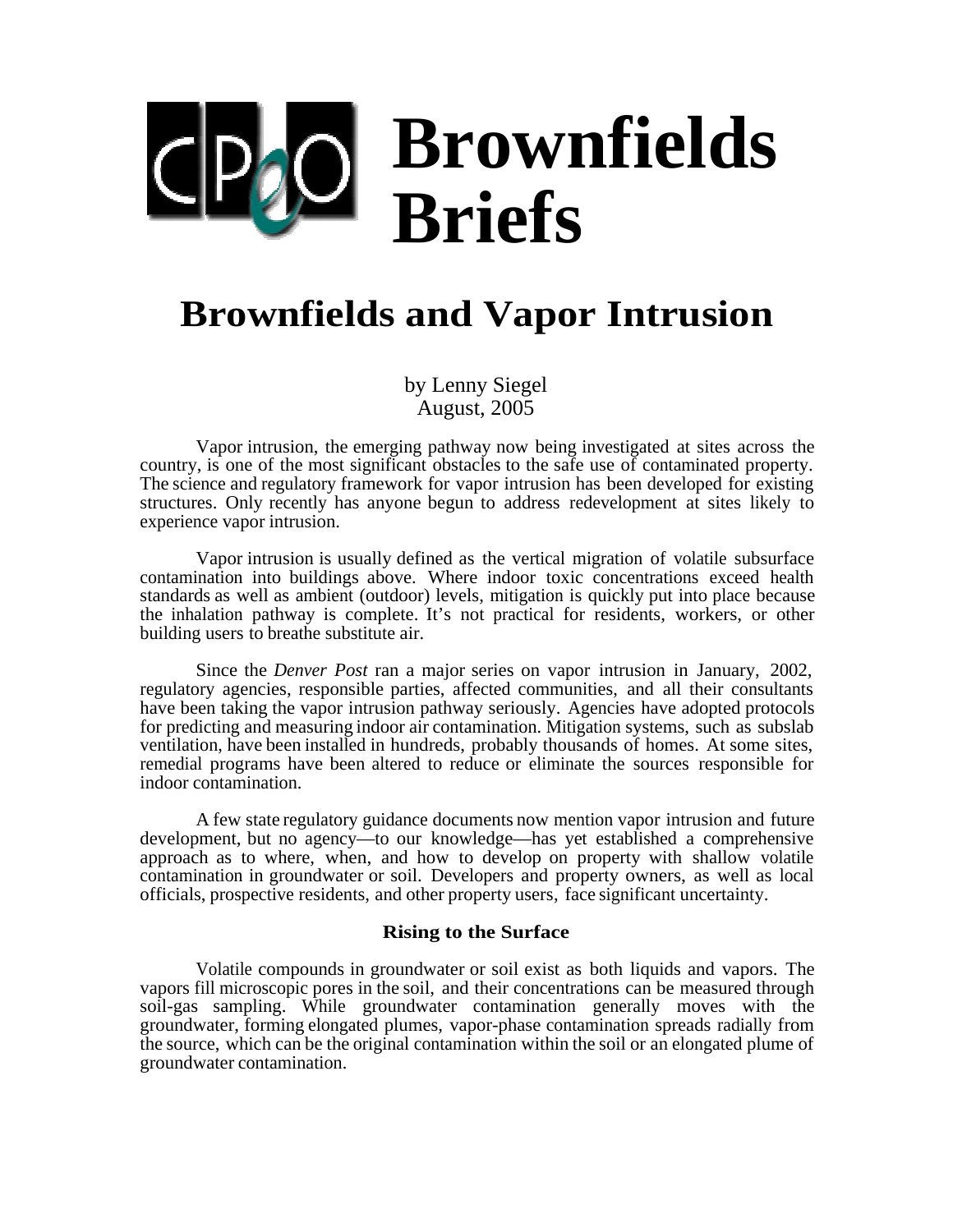l

Soil gas tends to rise, and if the contamination is near the surface, some of it is likely to be released at the surface. Many factors influence that process, including the type and concentration of the contamination, the make-up of the soil, and the presence of uncontaminated water near the surface. Organisms such as bacteria may break down the contaminants—particularly petroleum products—as they approach the surface.

Surface structures, including buildings and pavement, can influence the quantity and rate of vapor migration, by influencing both biodegradation and creating updrafts that pull the contamination up. Vertical vapor migration is often greater under structures than under open space.

Furthermore, like the air escaping from the puncture in a tire, soil vapor releases "find" holes—cracks in slabs, utility trenches, openings around pipes, etc.—in surface structures. As long as there is a negative pressure differential, the gases trapped beneath the entire structure will rise through such preferential pathways.<sup>\*</sup>

To predict concentrations of indoor air contamination resulting from vapor intrusion, scientists have developed mathematical models, the most widely known of which is the Johnson-Ettinger model. The models attempt to calculate "alpha," of the attenuation factor, named for the Greek letter  $\alpha$  in the models' mathematical formulas. Alpha represents the ratio of the concentration of indoor air contamination (due only to vapor intrusion) to the concentration of vapors in the soil below. Alpha is calculated from a number of variables, some of which can be measured at the site. These include soil types, depth to groundwater, and the physical properties of the specific volatile compounds. Alpha usually turns out to be about one one-thousandth (.001). That is, contaminants in indoor air are usually found somewhere around one one-thousandth the concentration of the same vapors in the soil beneath.

Where there are existing structures, those conducting vapor intrusion investigations generally use soil gas measurements to determine if and where to test the indoor air. They also use them to help distinguish between vapor intrusion and the same contaminants from other sources, such at outdoor air or household or commercial products. Residents and environmental activists are often concerned that investigators rely too much on the models; they are unwilling to accept that the air inside is clean unless it is actually sampled.

For redevelopment sites, there is usually no indoor air to test. If there are existing structures that are slated for demolition, sampling inside might give an indication of potential vapor intrusion for replacement structures, but that too is subject to significant variability. Therefore, the only way to evaluate the potential for vapor intrusion at most redevelopment sites, such as brownfields, is to measure as many of the variables in the Johnson-Ettinger (or similar) model as practical, and then use alpha to predict where, and how much vapor intrusion is likely to occur.

Most vapor intrusion sites with existing structures lie above shallow plumes of contaminated groundwater, which have migrated beneath the building in the years since the original release of contamination. However, at brownfields sites (including those recently redeveloped) the structures may be proposed to be built (or already sit) above source areas, areas of soil contamination that were polluted as the contamination originally leaked out and down through the soil. Thus, at redevelopment sites, vapor intrusion investigations must

<sup>∗</sup> Conversely, as long as a structure maintains a positive pressure, gasses trapped beneath will not enter the structure. While this is an expensive way to solve a vapor intrusion problem alone, it often makes sense in commercial structures where positive pressure is used to conserve energy.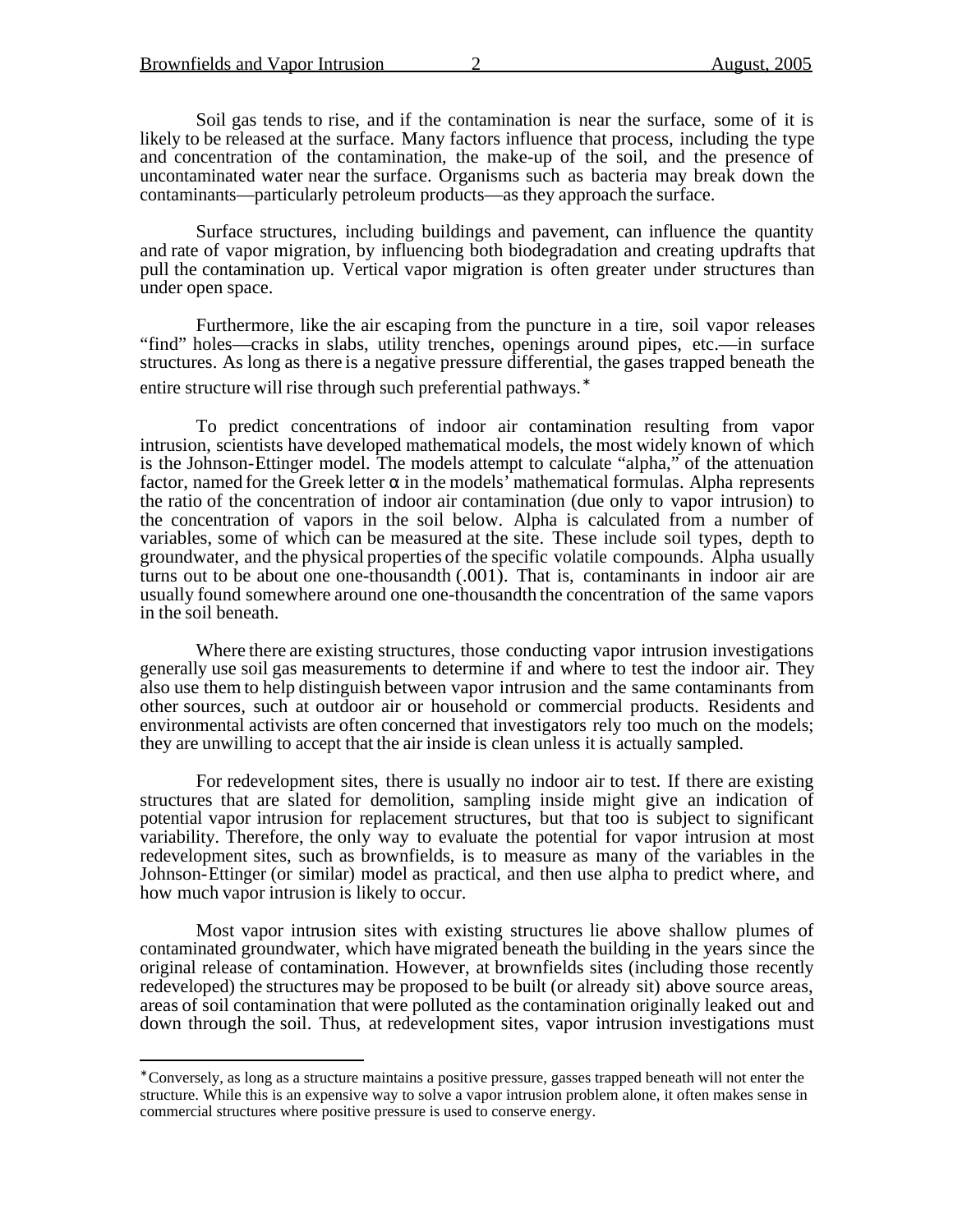carefully determine the location of any such release and determine whether it has been cleaned up.

Since soil contamination and groundwater contamination often occur in the same areas, it sometimes takes additional investigation to determine whether soil gas concentrations result primarily from soil pollution or contaminants in the underlying groundwater. One approach is to measure the compound's soil gas concentrations at different depths. If the concentrations at a location are higher nearer the surface, that suggests that the location is an original source area. If the concentrations are lower nearer the surface, it's likely that the source is deeper—probably contaminated groundwater.

#### **Decisions, Decisions**

Continuing exposure to volatile organic compounds in the air we breathe poses a long-term health threat. There is a major scientific debate going on today (see below) over what levels pose a significant risk, but rarely do the levels of exposure found in vapor intrusion scenarios pose an acute—that is, immediate—risk.

Still, there is no established process for deciding when to build homes, schools, workplaces, or other structures above shallow sub-surface contamination. One of the reasons is that the environmental regulatory agencies—U.S. EPA and its state, territorial, and tribal counterparts—that normally supervise or even conduct major hazardous waste cleanups are not the entities that must approve development proposals. The regulators may impose, as part of a cleanup remedy subject to their jurisdiction, land use controls that limit what can be built or what types of additional design features are necessary for safe use of the new buildings. But because vapor intrusion is such a new concern, there is little history of such controls.

Usually, it's up to local governments to approve new construction, and their normal operations don't provide the tools to review the vapor intrusion potential. That is, the zoning, subdivision, site plan and architectural review, and building permit processes do not ask the vapor intrusion question. Only those jurisdictions where environmental review is required have an institutionalized way to evaluate and place conditions on development because of vapor intrusion concerns. For example, Mountain View, California used the California Environmental Quality Act to impose conditions on new housing construction on a parcel near an active vapor intrusion site.

Furthermore, most local governments lack the expertise to evaluate potential vapor intrusion construction proposals. That normally isn't their job. Again, Mountain View solved this problem by partnering with experts from U.S. EPA. EPA analyzed the developers' environmental data and documents for city officials.

Yet there are two important reasons why the potential for vapor intrusion should be evaluated early in the redevelopment process. First, it is easier to conduct subsurface sampling, to install remediation systems, or to implement mitigation before or during construction than conducting such responses after the fact. Second, once people move into the new development, many will respond to any toxic surprise, such as vapor intrusion, by contacting lawyers.

# **Five Steps**

CPEO therefore recommends the following steps be incorporated into the approval process for any property known or suspected to contain volatile organic compounds in the shallow subsurface. To trigger this process, **environmental regulatory agencies**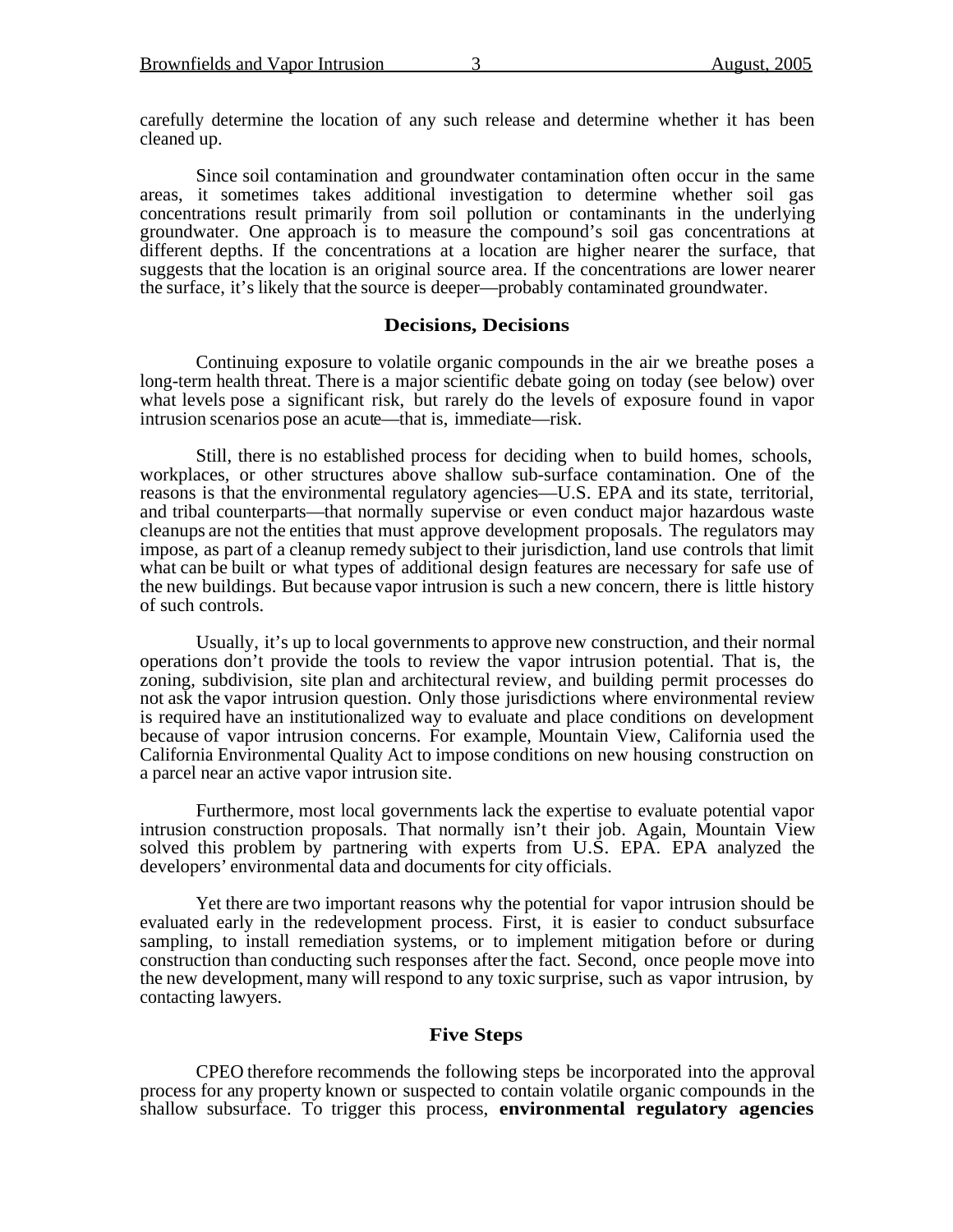**should notify local planning jurisdictions of any such sites being addressed under their authority,** and **developers who discover shallow contamination during environmental site assessment should report it**, both to local government and environmental regulatory agencies.

- 1. The potential for vapor intrusion should be fully evaluated before development is approved.
- 2. Cleanup remedies should be in place before construction begins.
- 3. Either accelerated remediation methods should be approved or the development should be moved or delayed.
- 4. Engineering controls should be required as a condition of development
- 5. Future property users should be notified of the vapor intrusion investigation and its results.

**1. The potential for vapor intrusion should be fully evaluated before development is approved.** While this may seem obvious, most of the local planning jurisdictions that review proposed developments are not even aware of the vapor intrusion pathway, let along the various tiered approaches for evaluating it. In addition to existing contamination on the property, the potential for inward migration of contaminated groundwater should be considered.

**2. If, in the absence of engineering controls, vapor intrusion at unhealthy levels is likely to occur, then cleanup remedies should be in place before construction begins.** Such remedies should be protected by institutional controls. That is, neither construction nor the new use should interfere with remedial progress. The key point here is the recognition that engineering controls are not as robust as removal or degradation of the pollutants.

**3. Where necessary, engineering controls such as impermeable membranes, subslab ventilation systems, and positive air pressure (for commercial buildings) should be required as a condition of development.** Evidence from the field suggests that such measures usually work in the short run, but not always. Therefore sampling is necessary to confirm that they are working as designed. Also, many such measures are susceptible to breakdown, so regular monitoring and contingency plans should accompany any engineering controls. Those requirements should be backed up by enforceable institutional controls**.** Since developers don't like to encumber their properties in this way, this provides an additional incentive for remediation.

Other design features may also be used to limit exposures. For example, agencies may require that there be no living space on the ground floor. However, one should be careful not to replace the risk of vapor intrusion with the release of contaminants from garages built directly under homes.

**4. If engineering controls are likely to fail before cleanup remedies reduce residual contamination to a level at which vapor intrusion will not pose an unacceptable risk, then either accelerated remediation methods should be approved or the development should be moved or delayed.** Where public health requires serious limits on development, regulators and local governments should resist the political and economic pressure to sweep vapor intrusion risks under the rug. But compromises are possible. There may be ways to significantly reduce risk simply by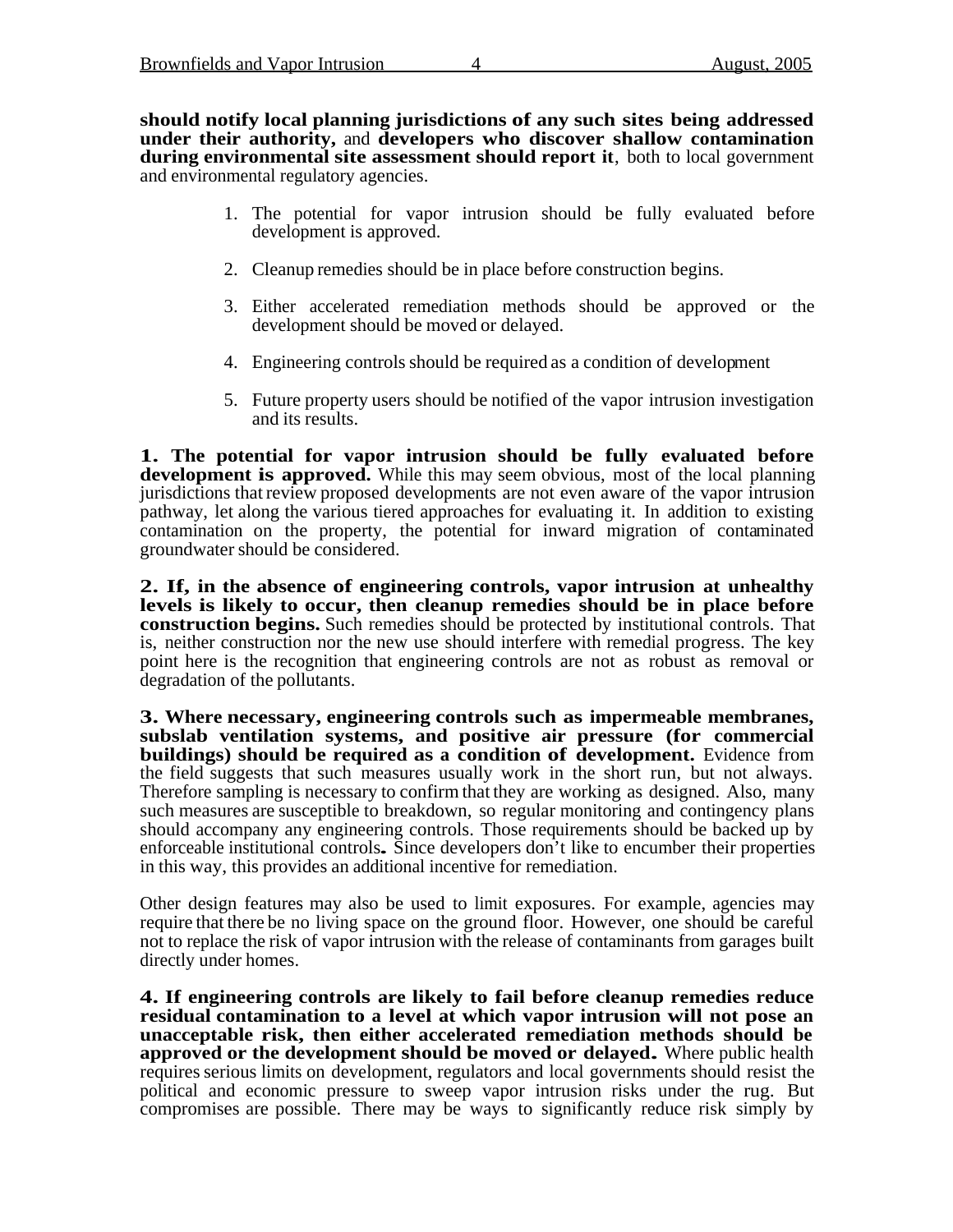changing the footprint of the proposed development. Note that in most cases, the vapor intrusion air standards for industrial and commercial structures are only about three times higher (less stringent) than for residential or unrestricted use, so simply restricting residential uses might not provide adequate protection.

**5. Future owners, tenants, employees, students, and visitors should be notified of the vapor intrusion investigation and its results.** Some states provide residential property buyers with notice of local contamination sites in the midst of the sale closure process. That's too late. Property users should receive enough notice so they can make informed decisions. For example, Mountain View recently required that *marketing* materials for new homes adjacent to a vapor intrusion site should include vapor intrusion warnings. If accurate warning is provided, then developers will have an additional reason to accelerate and intensify cleanup.

It's important, in devising any disclosure scheme, not to undermine the privacy of the owners or other residents and users of affected property. That is, property-specific notice should be given only when it helps a prospective buyer, employee, resident, etc. make judgments about the safety of buying or using the property.

## **Re-Openers**

Disclosure that homes or other properties suffer vapor intrusion, or even that the vapor intrusion problem is suppressed with engineering controls, prompts immediate, intense concern among property owners. They face a double-whammy: potentially serious health problems if exposed to the contaminants; and a likely reduction (or diminished increase) in property value. Some people, more concerned about re-sale value, try to keep the bad news quiet. This is an argument, of course, for publicizing vapor intrusion threats before property transactions occur.

Still, there are many new homes and other buildings where developers completed projects based upon comfort letters or other assurances that no further cleanup would be required. Now—in New York, for example—regulators are re-visiting many such sites, requiring further investigation at supposedly finished sites. In such cases, the agencies that provided assurance need to check the fine print. If indeed, they gave overbroad assurances, then they need to seek funds elsewhere to re-investigate the site. CPEO firmly believes, however, that the public should not be subject to continuing vapor exposures—or even conditions which might lead to future exposures—simply because assurances were given. And if such promises were not made, then the developer unfortunately has to eat the additional expenses, unless it can recover costs from the responsible parties. To cushion the impact on developers yet ensure that residents are protected, CPEO believes that legislators and agencies should consider providing low-interest cleanup loans at sites where remediation is re-opened due to vapor intrusion,.

## **Health Standards**

It should be recognized there is significant uncertainty—or at least an argument between major polluters and environmental and public health advocates—about what constitutes an unacceptable level of exposure to volatile organic compounds in air. In 2001, U.S. EPA completed a draft Human Health Risk Assessment for TCE, one of the most common intruding vapors. That Assessment, if adopted, would translate into a health standard of .02 micrograms of TCE per cubic meter of air. Because in most urban areas, TCE in ambient air is about ten times that, somewhere around .2  $\mu$ g/m<sup>3</sup>, the de facto